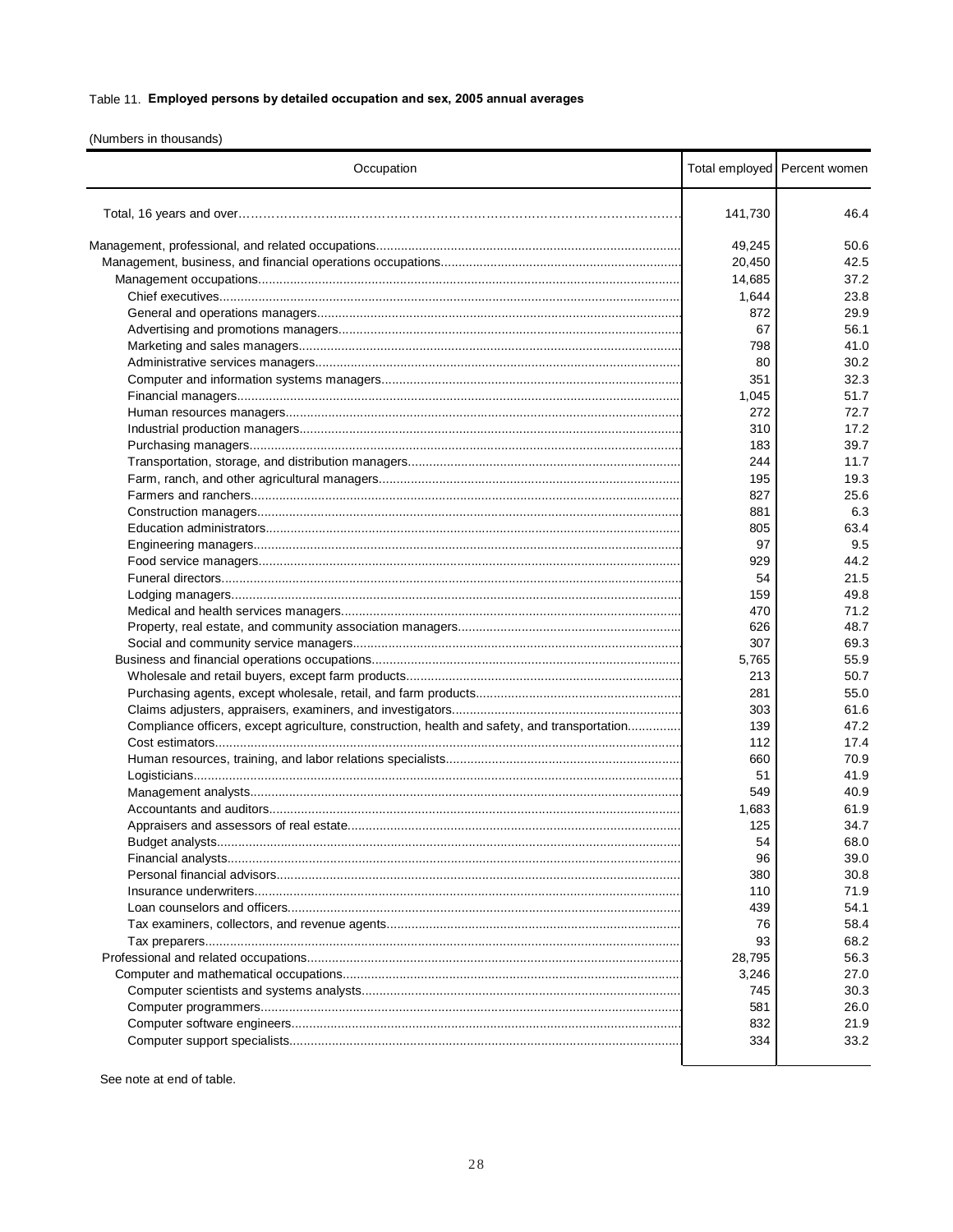## Table 11. Employed persons by detailed occupation and sex, 2005 annual averages-Continued

(Numbers in thousands)

| Occupation |       | Total employed Percent women |
|------------|-------|------------------------------|
|            | 89    | 32.3                         |
|            |       | 18.4                         |
|            | 200   |                              |
|            | 322   | 24.6                         |
|            | 86    | 50.5                         |
|            | 2,793 | 13.8                         |
|            | 235   | 24.4                         |
|            | 90    | 13.3                         |
|            | 55    | 14.3                         |
|            | 319   | 13.2                         |
|            | 81    | 10.8                         |
|            | 352   | 7.1                          |
|            | 189   | 14.9                         |
|            | 318   | 5.8                          |
|            | 212   | 21.6                         |
|            | 410   | 20.2                         |
|            | 95    | 2.7                          |
|            | 1,406 | 42.5                         |
|            | 119   | 48.7                         |
|            | 125   | 45.9                         |
|            | 116   | 35.3                         |
|            | 99    | 22.5                         |
|            | 131   | 55.3                         |
|            | 188   | 67.3                         |
|            | 86    | 28.1                         |
|            | 2,138 | 61.3                         |
|            | 626   | 69.8                         |
|            | 670   | 80.1                         |
|            | 276   | 67.0                         |
|            | 435   | 15.5                         |
|            | 1,614 | 49.4                         |
|            | 961   | 30.2                         |
|            | 70    | 41.2                         |
|            | 353   | 86.4                         |
|            | 229   | 75.3                         |
|            | 8,114 | 73.8                         |
|            | 1,185 | 44.4                         |
|            | 719   | 97.7                         |
|            | 2,616 | 82.2                         |
|            | 1,136 |                              |
|            | 421   | 56.8<br>85.3                 |
|            |       |                              |
|            | 709   | 65.9                         |
|            | 214   | 84.9                         |
|            | 947   | 90.9                         |
|            | 2,736 | 47.8                         |
|            | 234   | 52.6                         |
|            | 774   | 55.0                         |
|            | 124   | 35.1                         |
|            | 273   | 30.8                         |
|            | 213   | 37.6                         |
|            | 61    | 12.2                         |
|            | 89    | 56.5                         |
|            | 154   | 61.4                         |
|            | 150   | 58.1                         |
|            | 52    | 52.3                         |
|            |       |                              |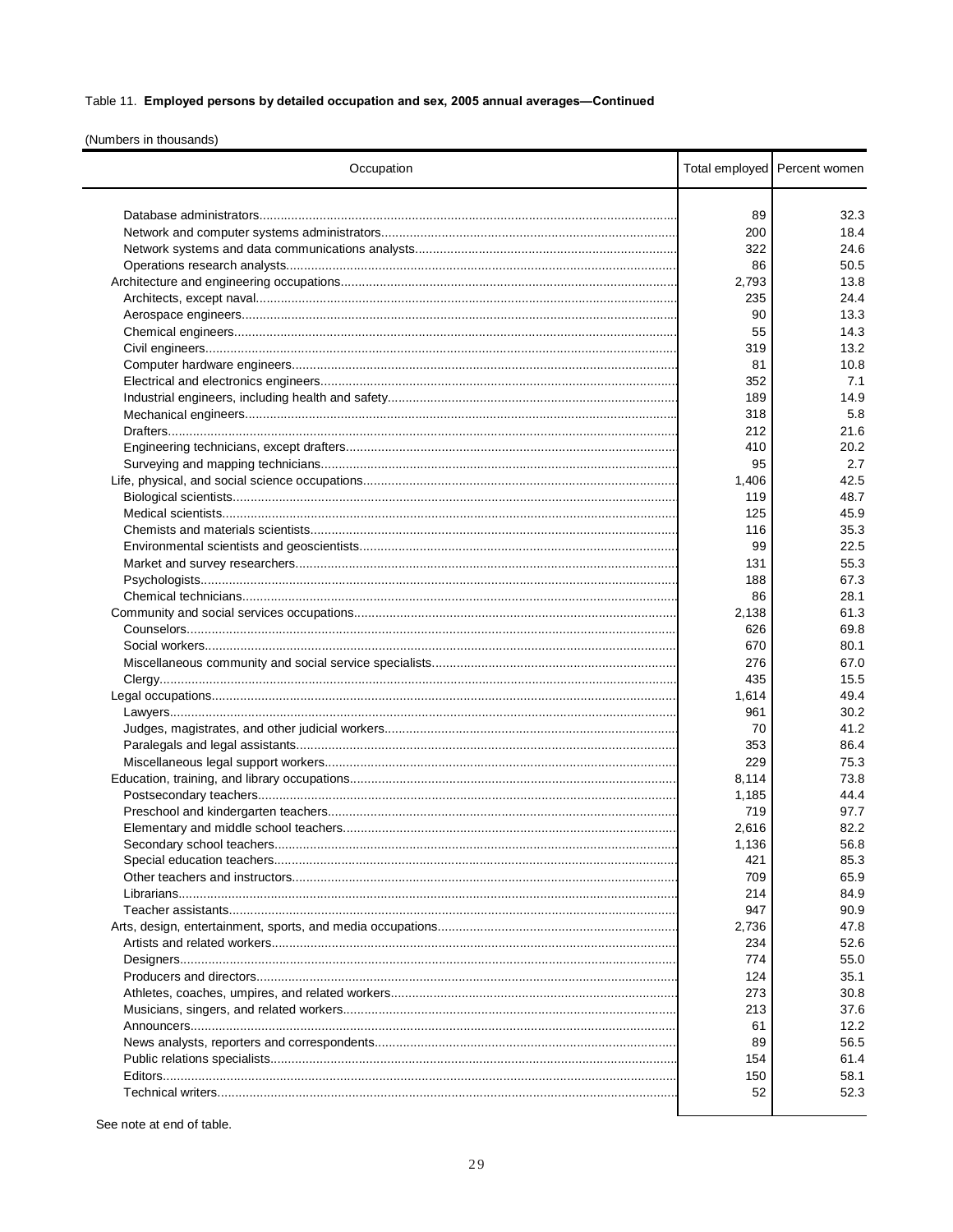# Table 11. Employed persons by detailed occupation and sex, 2005 annual averages-Continued

(Numbers in thousands)

| Occupation |        | Total employed Percent women |
|------------|--------|------------------------------|
|            | 178    | 62.8                         |
|            | 60     | 58.3                         |
|            | 92     | 13.6                         |
|            | 150    | 39.0                         |
|            | 6,748  | 73.2                         |
|            | 82     | 21.8                         |
|            | 164    | 22.5                         |
|            | 68     | 95.3                         |
|            | 248    | 48.3                         |
|            | 830    | 32.3                         |
|            |        |                              |
|            | 74     | 62.1                         |
|            | 2,416  | 92.3                         |
|            | 85     | 92.9                         |
|            | 177    | 68.9                         |
|            | 94     | 58.6                         |
|            | 98     | 92.0                         |
|            | 61     | 38.7                         |
|            | 334    | 74.2                         |
|            | 132    | 97.1                         |
|            | 276    | 72.0                         |
|            | 155    | 31.3                         |
|            | 390    | 81.8                         |
|            | 510    | 93.4                         |
|            | 121    | 86.6                         |
|            |        |                              |
|            | 23,133 | 57.3                         |
|            | 3,092  | 89.0                         |
|            | 1,900  | 88.7                         |
|            | 55     | 77.5                         |
|            | 111    | 82.0                         |
|            | 259    | 96.1                         |
|            | 2,894  | 22.4                         |
|            | 122    | 12.5                         |
|            | 243    | 3.3                          |
|            | 424    | 29.1                         |
|            | 123    | 24.0                         |
|            | 677    | 14.3                         |
|            | 89     | 37.7                         |
|            | 814    | 24.7                         |
|            | 51     | 63.8                         |
|            | 7,374  | 56.6                         |
|            | 317    | 20.4                         |
|            | 574    | 58.5                         |
|            | 1,838  | 42.3                         |
|            | 664    | 61.2                         |
|            | 384    | 56.8                         |
|            | 305    | 71.5                         |
|            | 321    | 65.7                         |
|            | 1,927  | 71.8                         |
|            |        |                              |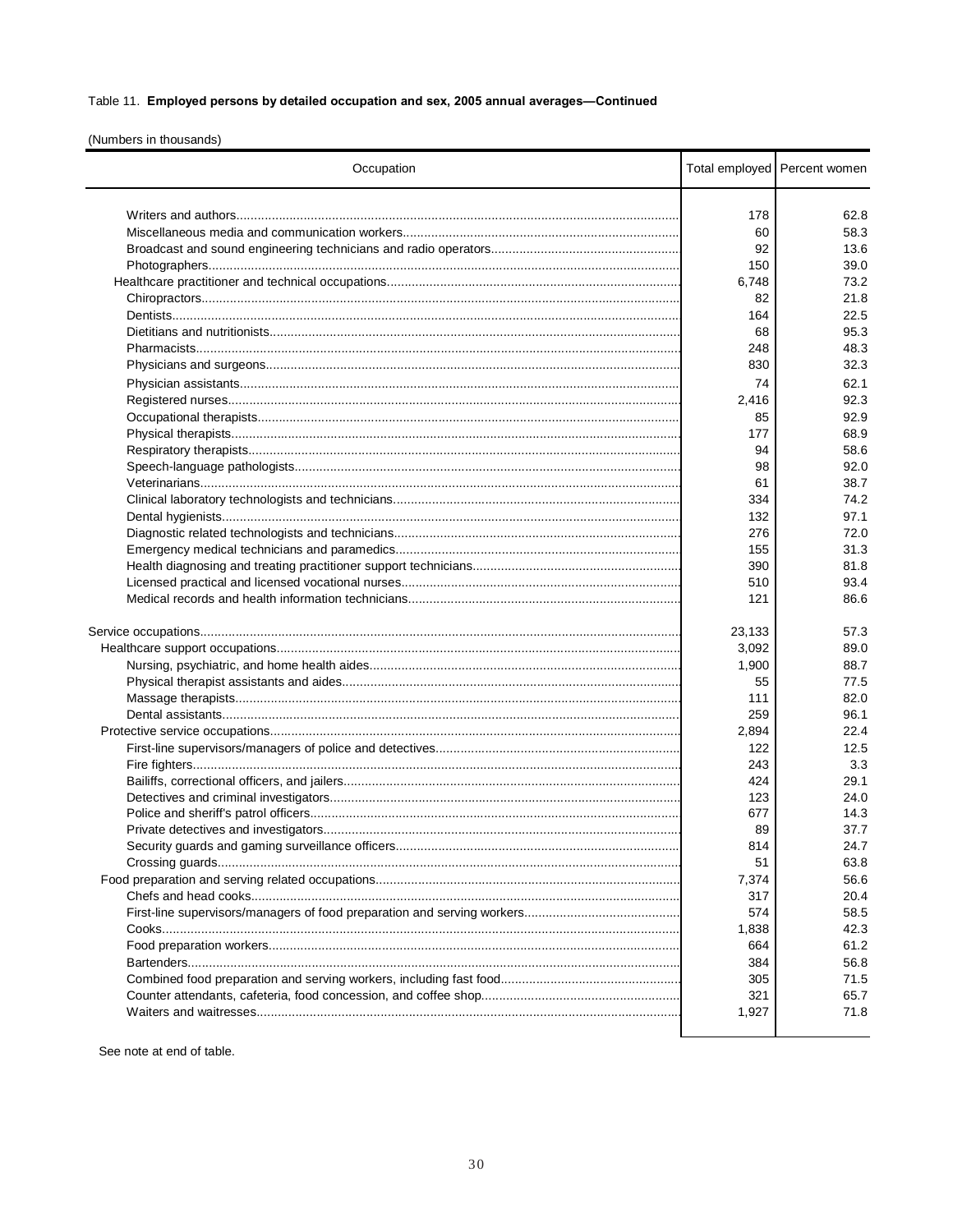# Table 11. Employed persons by detailed occupation and sex, 2005 annual averages-Continued

(Numbers in thousands)

| Occupation                                                                               |        | Total employed Percent women |
|------------------------------------------------------------------------------------------|--------|------------------------------|
|                                                                                          | 147    | 69.1                         |
|                                                                                          | 373    | 46.6                         |
|                                                                                          |        |                              |
|                                                                                          | 264    | 23.8                         |
|                                                                                          | 256    | 84.6                         |
|                                                                                          | 5,241  | 40.6                         |
|                                                                                          | 291    | 36.3                         |
| First-line supervisors/managers of landscaping, lawn service, and groundskeeping workers | 238    | 6.2                          |
|                                                                                          | 2,074  | 32.8                         |
|                                                                                          | 1,382  | 89.5                         |
|                                                                                          | 69     | 2.6                          |
|                                                                                          | 1,187  | 7.5                          |
|                                                                                          | 4,531  | 78.3                         |
|                                                                                          | 128    | 48.3                         |
|                                                                                          | 152    | 64.4                         |
|                                                                                          | 146    | 69.8                         |
|                                                                                          | 98     | 49.8                         |
|                                                                                          | 106    | 19.2                         |
|                                                                                          | 738    | 92.0                         |
|                                                                                          | 216    | 85.1                         |
|                                                                                          | 69     | 15.7                         |
|                                                                                          | 103    | 74.5                         |
|                                                                                          | 1,329  | 94.8                         |
|                                                                                          | 668    | 85.9                         |
|                                                                                          | 337    | 67.0                         |
|                                                                                          |        | 69.4                         |
|                                                                                          | 56     |                              |
|                                                                                          | 35,962 | 63.3                         |
|                                                                                          | 16,433 | 49.1                         |
|                                                                                          | 3,523  | 41.5                         |
|                                                                                          | 1,414  | 25.5                         |
|                                                                                          | 3,075  | 75.9                         |
|                                                                                          | 159    | 51.9                         |
|                                                                                          | 139    | 12.0                         |
|                                                                                          | 3,248  | 51.9                         |
|                                                                                          | 235    | 50.2                         |
|                                                                                          | 531    | 45.2                         |
|                                                                                          | 392    | 28.7                         |
|                                                                                          | 91     | 76.3                         |
|                                                                                          | 474    | 32.9                         |
|                                                                                          | 1,379  | 27.2                         |
|                                                                                          | 63     | 85.9                         |
|                                                                                          | 995    | 57.1                         |
|                                                                                          | 179    | 64.4                         |
|                                                                                          | 279    | 62.7                         |
|                                                                                          | 19,529 | 75.3                         |
|                                                                                          | 1,598  | 69.8                         |
|                                                                                          | 58     | 78.0                         |
|                                                                                          | 207    | 72.2                         |
|                                                                                          | 427    | 89.0                         |
|                                                                                          | 1,456  | 91.3                         |
|                                                                                          |        |                              |
|                                                                                          | 164    | 91.4                         |
|                                                                                          | 418    | 87.3                         |
|                                                                                          |        |                              |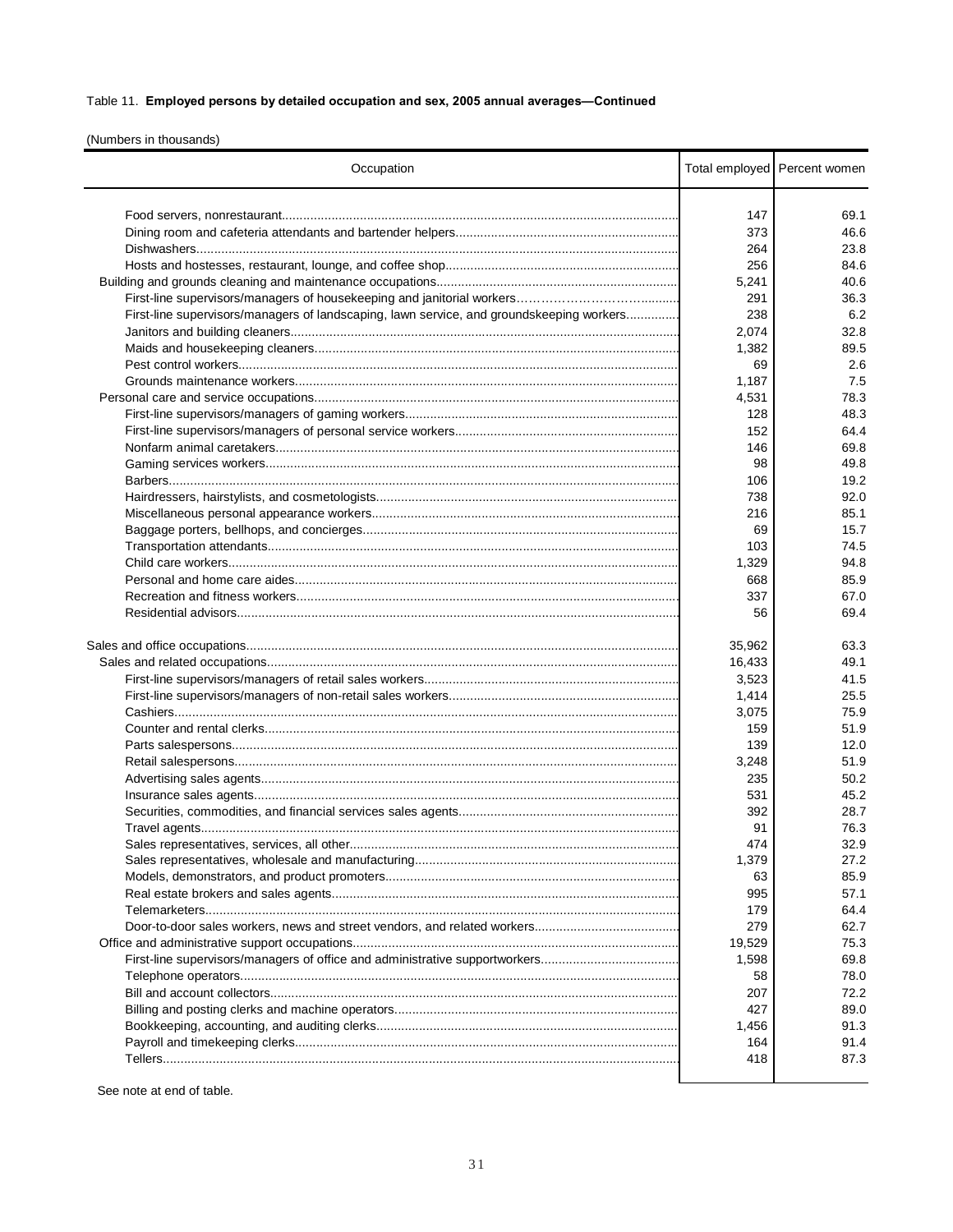## Table 11. Employed persons by detailed occupation and sex, 2005 annual averages -Continued

(Numbers in thousands)

| Occupation                                                                    |            | Total employed Percent women |
|-------------------------------------------------------------------------------|------------|------------------------------|
|                                                                               | 106        | 81.4                         |
|                                                                               | 64         | 73.4                         |
|                                                                               | 1,833      | 68.7                         |
|                                                                               | 55         | 82.7                         |
|                                                                               | 376        | 81.4                         |
|                                                                               | 138        | 65.9                         |
|                                                                               | 167        | 79.4                         |
|                                                                               | 130        | 85.4                         |
|                                                                               | 198        | 77.0                         |
|                                                                               | 143        | 67.2                         |
|                                                                               | 66         | 89.3                         |
|                                                                               | 1,376      | 92.4                         |
|                                                                               | 169        | 64.0                         |
|                                                                               | 309        | 15.8                         |
|                                                                               | 291        | 59.1                         |
|                                                                               | 146        | 41.7                         |
|                                                                               | 348        | 39.1                         |
|                                                                               | 111        | 45.1                         |
|                                                                               | 294        | 57.1                         |
|                                                                               | 543        | 31.9                         |
|                                                                               | 1,461      | 37.1                         |
|                                                                               | 71         | 52.6                         |
|                                                                               |            | 97.3                         |
|                                                                               | 3,499      | 55.3                         |
|                                                                               | 184<br>495 | 82.2                         |
|                                                                               |            | 95.0                         |
|                                                                               | 295        |                              |
|                                                                               | 263        | 86.9                         |
|                                                                               | 132        | 55.5                         |
|                                                                               | 965        | 84.5                         |
|                                                                               | 58         | 60.7                         |
|                                                                               | 15,348     | 4.6                          |
|                                                                               | 976        | 22.5                         |
|                                                                               | 69         | 69.4                         |
|                                                                               | 85         | 1.7                          |
|                                                                               | 9,145      | 3.0                          |
| First-line supervisors/managers of construction trades and extraction workers | 1,012      | 2.9                          |
|                                                                               | 245        | .9                           |
|                                                                               | 1,797      | 1.9                          |
|                                                                               | 297        | 2.3                          |
|                                                                               | 119        | 1.7                          |
|                                                                               | 1,491      | 3.6                          |
|                                                                               | 414        | 2.7                          |
|                                                                               | 252        | .8                           |
|                                                                               | 852        | 2.6                          |
|                                                                               | 689        | 7.5                          |
|                                                                               | 661        | 1.2                          |
|                                                                               | 274        | 2.4                          |
|                                                                               | 147        | 3.6                          |
|                                                                               | 63         | 1.6                          |
|                                                                               | 113        | 3.2                          |
|                                                                               |            |                              |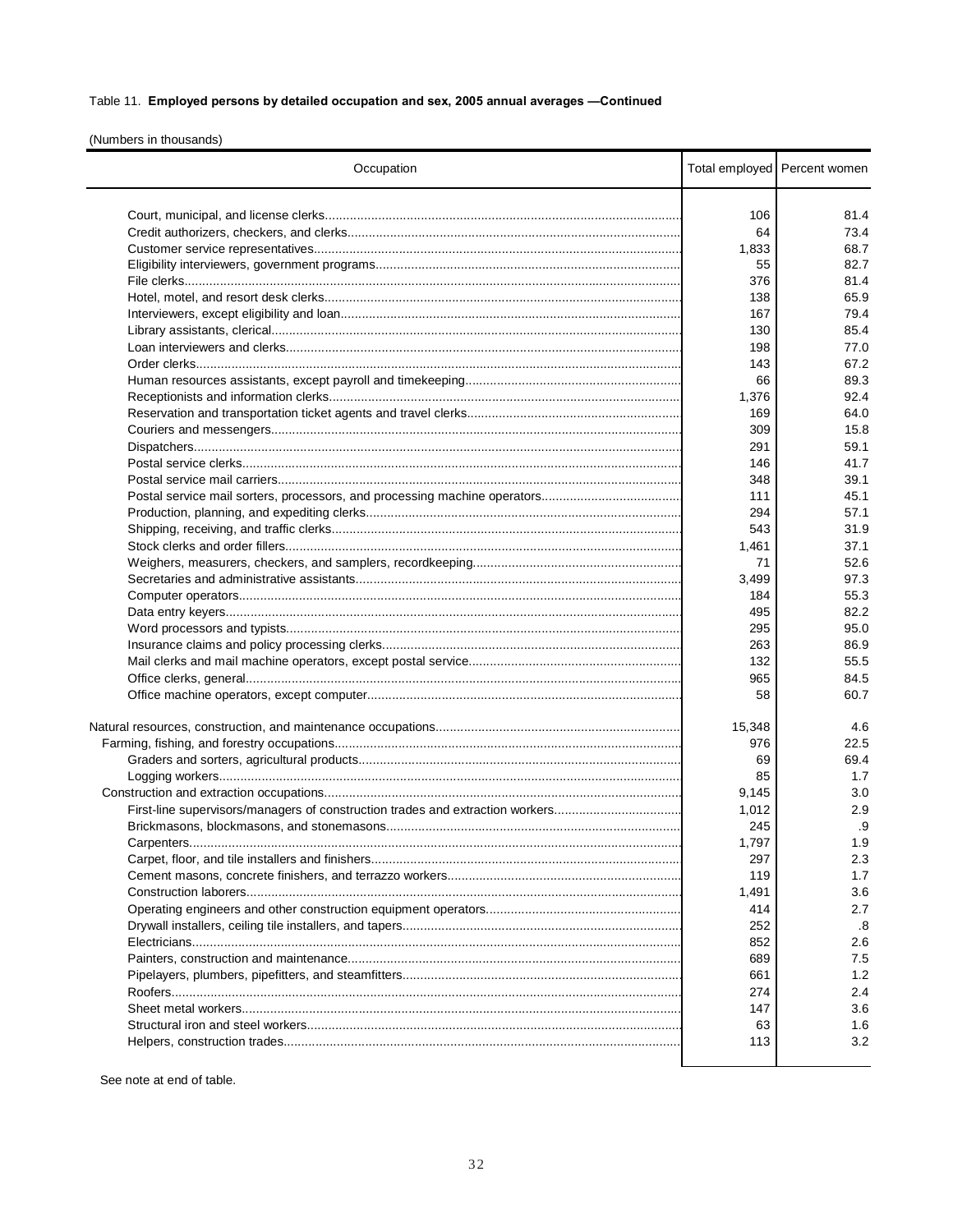## Table 11. **Employed persons by detailed occupation and sex, 2005 annual averages—Continued**

(Numbers in thousands)

| Occupation                                                                                    |        | Total employed Percent women |
|-----------------------------------------------------------------------------------------------|--------|------------------------------|
|                                                                                               |        |                              |
|                                                                                               | 107    | 8.5                          |
|                                                                                               | 94     | 4.6                          |
|                                                                                               | 5,226  | 4.2                          |
|                                                                                               | 314    | 5.7                          |
|                                                                                               | 384    | 13.7                         |
|                                                                                               | 214    | 13.5                         |
|                                                                                               | 61     | 2.1                          |
|                                                                                               | 60     | 4.5                          |
|                                                                                               | 140    | 4.5                          |
|                                                                                               | 168    | 1.9                          |
|                                                                                               | 954    | 1.8                          |
|                                                                                               | 365    | .5                           |
|                                                                                               | 224    | 1.0                          |
|                                                                                               | 63     | 1.8                          |
|                                                                                               | 393    | 1.4                          |
|                                                                                               | 53     | 3.0                          |
|                                                                                               | 444    | 2.6                          |
|                                                                                               | 344    | 4.1                          |
|                                                                                               | 65     | 2.0                          |
|                                                                                               | 110    | 3.5                          |
|                                                                                               | 152    | 6.0                          |
|                                                                                               | 69     | 7.7                          |
|                                                                                               | 60     | 12.0                         |
|                                                                                               |        |                              |
|                                                                                               | 18,041 | 22.9                         |
|                                                                                               | 9,378  | 30.3                         |
|                                                                                               | 868    | 20.9                         |
|                                                                                               | 209    | 58.7                         |
|                                                                                               | 183    | 54.0                         |
|                                                                                               | 292    | 22.3                         |
|                                                                                               | 85     | 46.4                         |
|                                                                                               | 51     | 11.2                         |
| Cutting, punching, and press machine setters, operators, and tenders, metal and plastic       | 123    | 22.8                         |
| Grinding, lapping, polishing, and buffing machine tool setters, operators, and tenders, metal |        |                              |
|                                                                                               | 60     | 10.3                         |
|                                                                                               | 420    | 6.8                          |
| Molders and molding machine setters, operators, and tenders, metal and plastic                | 60     | 20.3                         |
|                                                                                               | 90     | 1.1                          |
|                                                                                               | 576    | 5.8                          |
|                                                                                               | 58     | 20.1                         |
|                                                                                               | 218    | 15.6                         |
|                                                                                               | 178    | 62.8                         |
|                                                                                               | 70     | 76.0                         |
|                                                                                               | 269    | 77.4                         |
|                                                                                               | 91     | 79.3                         |
|                                                                                               | 57     | 16.7                         |
|                                                                                               | 82     | 4.9                          |
|                                                                                               | 56     | 11.3                         |
|                                                                                               | 116    | 3.0                          |
|                                                                                               | 79     | 4.6                          |
|                                                                                               | 60     | 15.2                         |
|                                                                                               | 93     | 10.8                         |
|                                                                                               |        |                              |